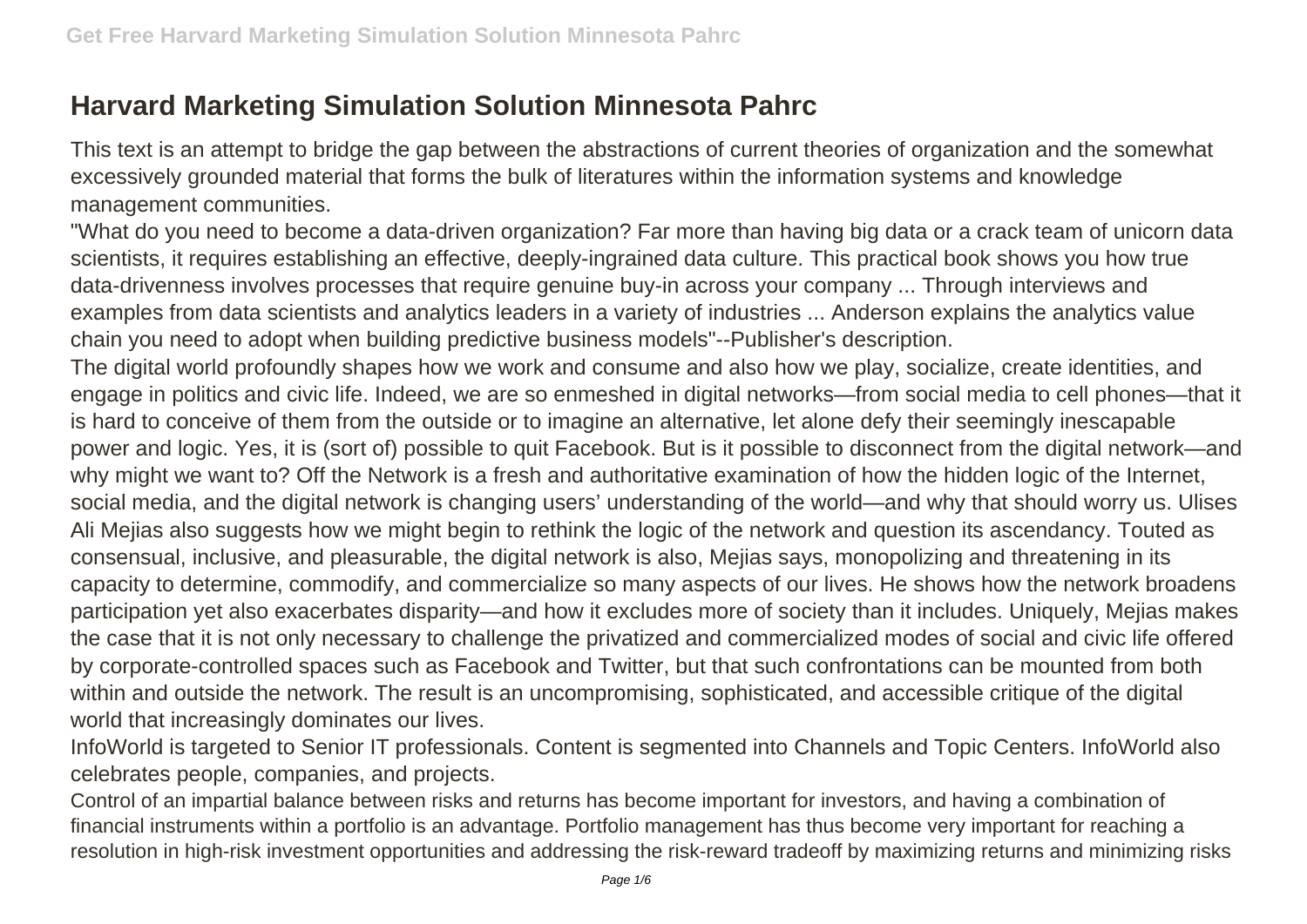within a given investment period for a variety of assets. Metaheuristic Approaches to Portfolio Optimization is an essential reference source that examines the proper selection of financial instruments in a financial portfolio management scenario in terms of metaheuristic approaches. It also explores common measures used for the evaluation of risks/returns of portfolios in real-life situations. Featuring research on topics such as closed-end funds, asset allocation, and risk-return paradigm, this book is ideally designed for investors, financial professionals, money managers, accountants, students, professionals, and researchers. Up to 70% and even more of corporate Analytics Efforts fail!!! Even after these corporations have made very large investments, in time, talent, and money, in developing what they thought were good data and analytics programs. Why? Because the executives and decision makers and the entire analytics team have not considered the most important aspect of making these analytics efforts successful. In this Book II of "It's All Analytics!" series, we describe two primary things: 1) What this "most important aspect" consists of, and 2) How to get this "most important aspect" at the center of the analytics effort and thus make your analytics program successful. This Book II in the series is divided into three main parts: Part I, Organizational Design for Success, discusses ....... The need for a complete company / organizational Alignment of the entire company and its analytics team for making its analytics successful. This means attention to the culture – the company culture culture!!! To be successful, the CEO's and Decision Makers of a company / organization must be fully cognizant of the cultural focus on 'establishing a center of excellence in analytics'. Simply, "culture – company culture" is the most important aspect of a successful analytics program. The focus must be on innovation, as this is needed by the analytics team to develop successful algorithms that will lead to greater company efficiency and increased profits. Part II, Data Design for Success, discusses ..... Data is the cornerstone of success with analytics. You can have the best analytics algorithms and models available, but if you do not have good data, efforts will at best be mediocre if not a complete failure. This Part II also goes further into data with descriptions of things like Volatile Data Memory Storage and Non-Volatile Data Memory Storage, in addition to things like data structures and data formats, plus considering things like Cluster Computing, Data Swamps, Muddy Data, Data Marts, Enterprise Data Warehouse, Data Reservoirs, and Analytic Sandboxes, and additionally Data Virtualization, Curated Data, Purchased Data, Nascent & Future Data, Supplemental Data, Meaningful Data, GIS (Geographic Information Systems) & Geo Analytics Data, Graph Databases, and Time Series Databases. Part II also considers Data Governance including Data Integrity, Data Security, Data Consistency, Data Confidence, Data Leakage, Data Distribution, and Data Literacy. Part III, Analytics Technology Design for Success, discusses .... Analytics Maturity and aspects of this maturity, like Exploratory Data Analysis, Data Preparation, Feature Engineering, Building Models, Model Evaluation, Model Selection, and Model Deployment. Part III also goes into the nuts and bolts of modern predictive analytics, discussing such terms as AI = Artificial Intelligence, Machine Learning, Deep Learning, and the more traditional aspects of analytics that feed into modern analytics like Statistics, Forecasting, Optimization, and Simulation. Part III also goes into how to Communicate and Act upon Analytics, which includes building a successful Analytics Culture within your company / organization. All-in-all, if your company or organization needs to be successful using analytics, this book will give you the basics of what you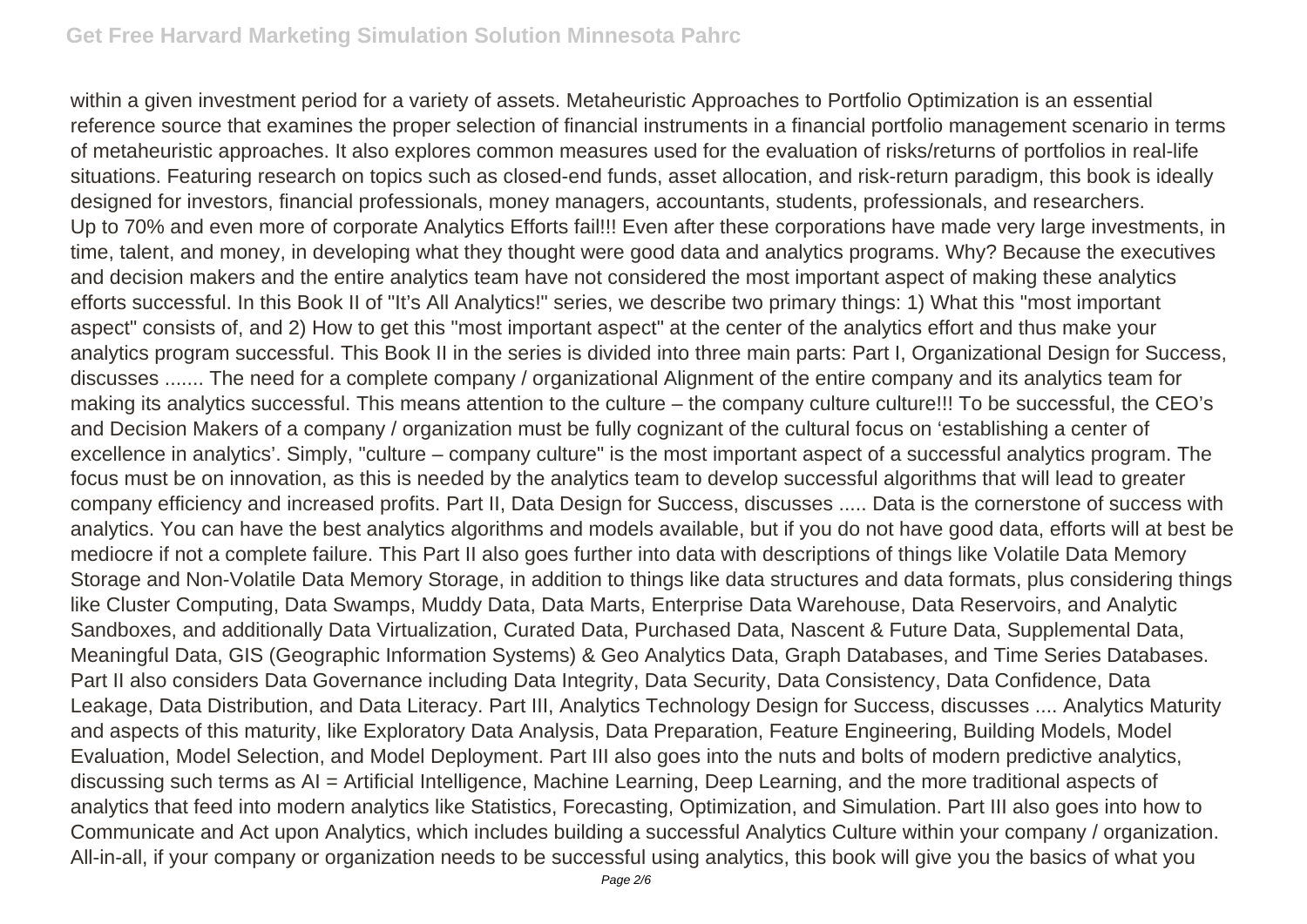need to know to make it happen.

Customer CentricityFocus on the Right Customers for Strategic AdvantageUniversity of Pennsylvania Press

Explains how companies must pinpoint business strategies to a few critically important choices, identifying common blunders while outlining simple exercises and questions that can guide day-to-day and long-term decisions.

This new edition of Friedman's landmark book explains the flattening of the world better than ever- and takes a new measure of the effects of this change on each of us.

For a sophomore-level course in Linear Algebra. Based on the recommendations of the Linear Algebra Curriculum Study Group, this introduction to linear algebra offers a matrix-oriented approach with more emphasis on problem solving and applications. Throughout the text, use of technology is encouraged. The focus is on matrix arithmetic, systems of linear equations, properties of Euclidean n-space, eigenvalues and eigenvectors, and orthogonality. Although matrix-oriented, the text provides a solid coverage of vector spaces.

Big Data is the biggest game-changing opportunity for marketing and sales since the Internet went mainstream almost 20 years ago. The data big bang has unleashed torrents of terabytes about everything from customer behaviors to weather patterns to demographic consumer shifts in emerging markets. This collection of articles, videos, interviews, and slideshares highlights the most important lessons for companies looking to turn data into above-market growth: Using analytics to identify valuable business opportunities from the data to drive decisions and improve marketing return on investment (MROI) Turning those insights into well-designed products and offers that delight customers Delivering those products and offers effectively to the marketplace.The goldmine of data represents a pivot-point moment for marketing and sales leaders. Companies that inject big data and analytics into their operations show productivity rates and profitability that are 5 percent to 6 percent higher than those of their peers. That's an advantage no company can afford to ignore.

In the United States, some populations suffer from far greater disparities in health than others. Those disparities are caused not only by fundamental differences in health status across segments of the population, but also because of inequities in factors that impact health status, so-called determinants of health. Only part of an individual's health status depends on his or her behavior and choice; community-wide problems like poverty, unemployment, poor education, inadequate housing, poor public transportation, interpersonal violence, and decaying neighborhoods also contribute to health inequities, as well as the historic and ongoing interplay of structures, policies, and norms that shape lives. When these factors are not optimal in a community, it does not mean they are intractable: such inequities can be mitigated by social policies that can shape health in powerful ways. Communities in Action: Pathways to Health Equity seeks to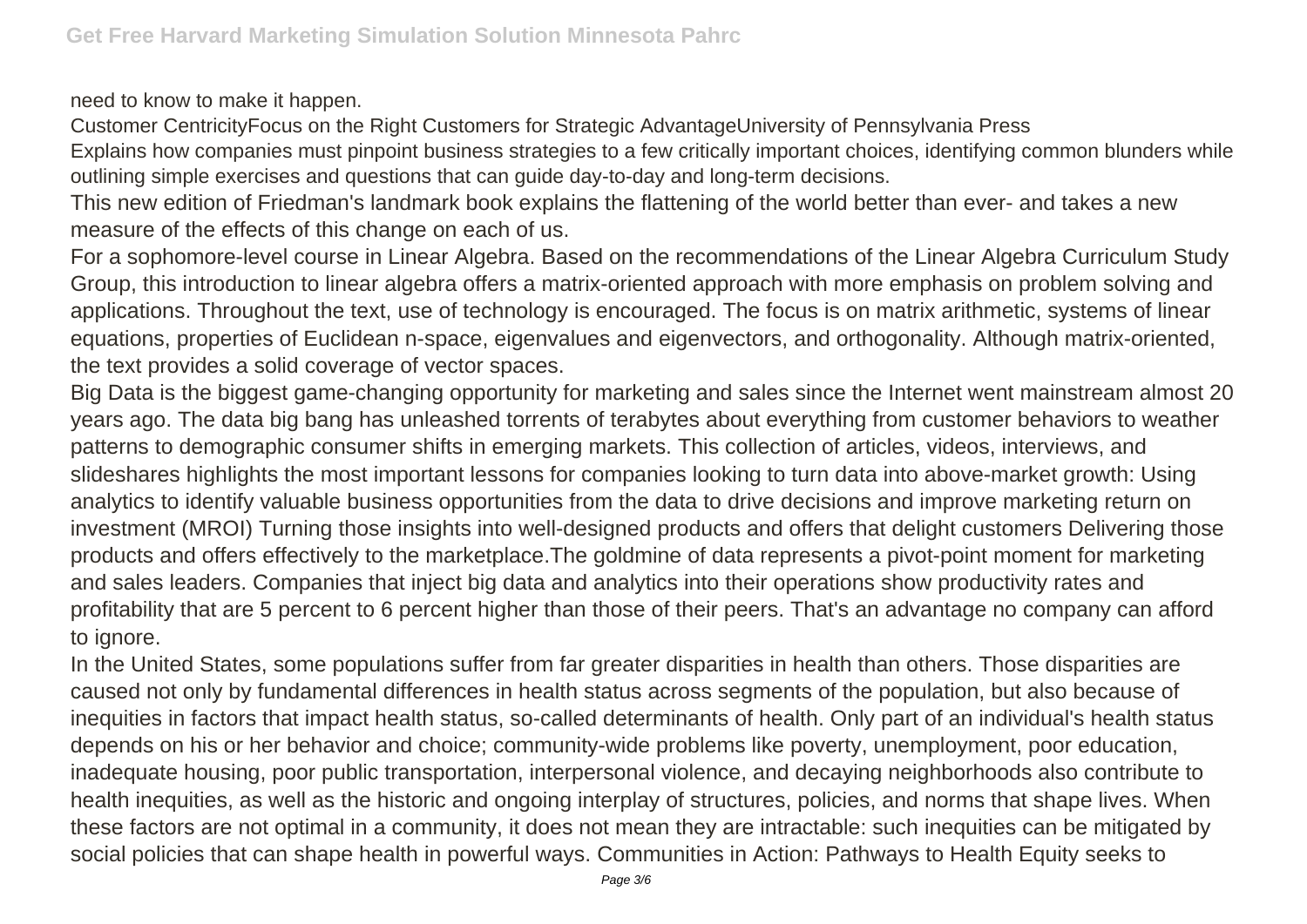delineate the causes of and the solutions to health inequities in the United States. This report focuses on what communities can do to promote health equity, what actions are needed by the many and varied stakeholders that are part of communities or support them, as well as the root causes and structural barriers that need to be overcome. Developed from celebrated Harvard statistics lectures, Introduction to Probability provides essential language and tools for understanding statistics, randomness, and uncertainty. The book explores a wide variety of applications and examples, ranging from coincidences and paradoxes to Google PageRank and Markov chain Monte Carlo (MCMC). Additional

How our colleges and universities can respond to the changing hopes and needs of society In recent decades, cognitive psychologists have cast new light on human development and given colleges new possibilities for helping students acquire skills and qualities that will enhance their lives and increase their contributions to society. In this landmark book, Derek Bok explores how colleges can reap the benefits of these discoveries and create a more robust undergraduate curriculum for the twenty-first century. Prior to this century, most psychologists thought that creativity, empathy, resilience, conscientiousness, and most personality traits were largely fixed by early childhood. What researchers have now discovered is that virtually all of these qualities continue to change through early adulthood and often well beyond. Such findings suggest that educators may be able to do much more than was previously thought possible to teach students to develop these important characteristics and thereby enable them to flourish in later life. How prepared are educators to cultivate these qualities of mind and behavior? What do they need to learn to capitalize on the possibilities? Will college faculties embrace these opportunities and make the necessary changes in their curricula and teaching methods? What can be done to hasten the process of innovation and application? In providing answers to these questions, Bok identifies the hurdles to institutional change, proposes sensible reforms, and demonstrates how our colleges can help students lead more successful, productive, and meaningful lives.

DIVComprehensive treatment offers 115 solved problems and exercises to promote understanding of vector and tensor theory, basic kinematics, balance laws, field equations, jump conditions, and constitutive equations. /div A powerful call to action, Customer Centricity upends some of our most fundamental beliefs about customer service, customer relationship management, and customer lifetime value.Despite what the old adage says, the customer is not always right. Even companies that can seemingly do no wrong—like the coffeehouse giant Starbucks—have only recently started to figure this out.Starbucks is one of many companies that has successfully executed a pivot that puts the company in a customer-centric mindset, an approach that Wharton professor Peter Fader describes in Customer Centricity. Fader advocates that in the world of customer centricity, there are good customers … and then there is pretty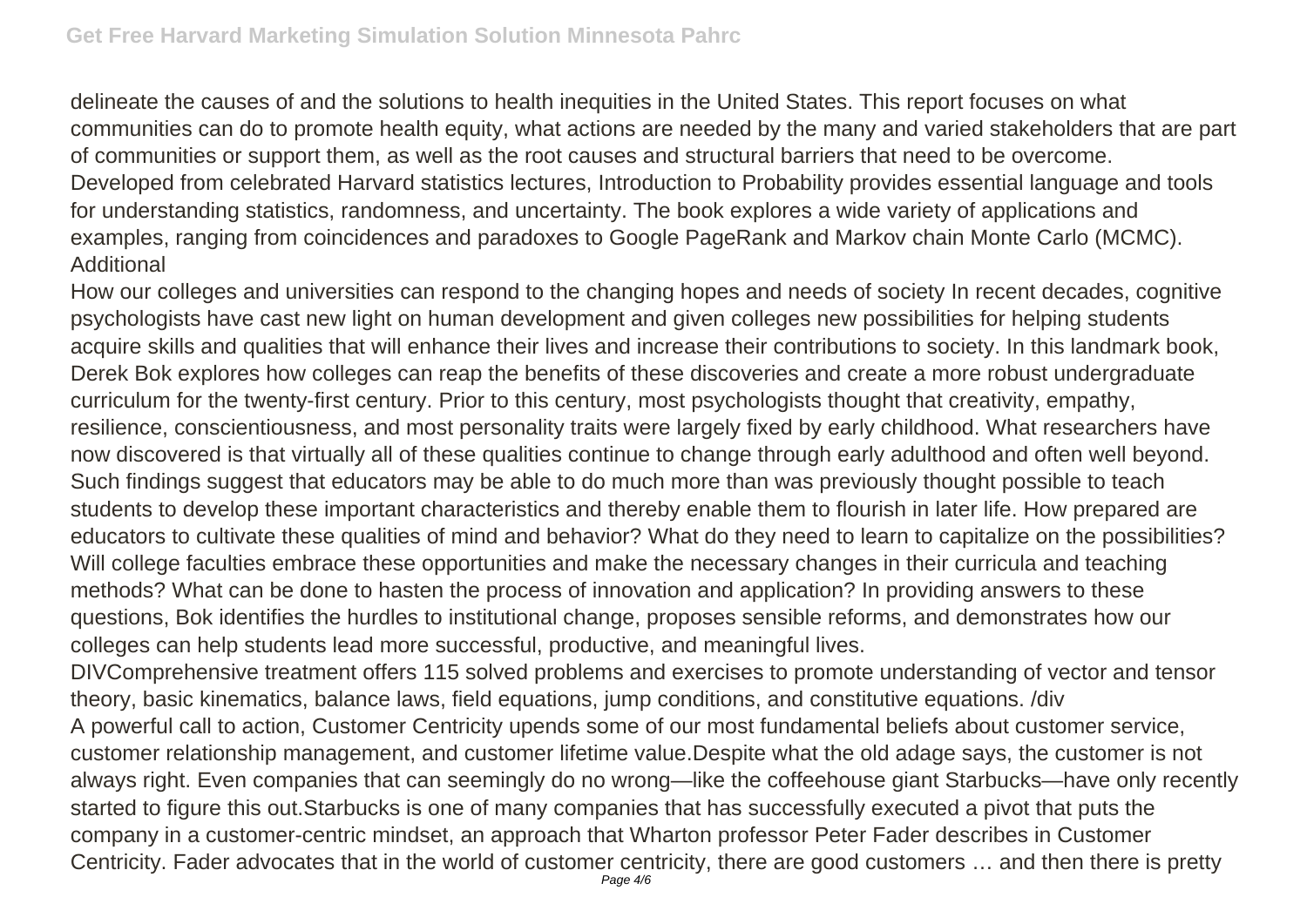much everybody else. In a new preface and afterword to Customer Centricity, Fader reflects on how the landscape has changed over nearly a decade since he first proposed that businesses radically rethink how they relate to customers. Using examples from Starbucks, Nordstrom, and more, Fader provides insights to help you understand: Why customer centricity is the new model for success in today's data-driven environment. How the ideas of brand equity and customer asset value help us understand what kinds of companies naturally lend themselves to the customer-centric model and which ones don't; Why the traditional models for determining the value of individual customers are flawed; How executives can use customer lifetime value (CLV) and other customer-centric data to make smarter decisions about their companies; How the well-intended idea of customer relationship management (CRM) lost its way—and how your company can properly put CRM to use; How customer centricity will help you realign your performance metrics, product development, customer relationship management and organization to make sure you focus directly on the needs of your most valuable customers and increase profits for the long term. ALSO AVAILABLE: Once Fader convinces you of the value of customer centricity in this book, The Customer Centricity Playbook, with Sarah Toms, will show you where to get started to bring it to the forefront of your organization.THE WHARTON EXECUTIVE ESSENTIALS SERIES The Wharton Executive Essentials series from Wharton School Press brings the ideas of the Wharton School's thought leaders to you wherever you are. Inspired by Wharton's Executive Education program, each book is authored by globally renowned faculty and filled with real-life business examples and actionable advice. Wharton Executive Essentials guides offer a quick-reading, penetrating, and comprehensive summary of the knowledge leaders need to excel in today's competitive business environment and capture tomorrow's opportunities.

This book presents a selection of papers from the international, interdisciplinary conference of the World Association for Case Method Research & Application. Papers are categorized into seven areas: (1) "International Case Studies" (e.g., event-based entrepreneurship, case studies on consumer complaints, and strategic quality management in an internationalized university department); (2) "Teaching Change Across Disciplines" (e.g., student-designed board games, interdisciplinary collaboration to improve instruction, and case method for applying spreadsheets in computer engineering education); (3) "Internet Technology and Teaching and Learning" (e.g., Internet marketing, distance education, and the role of case studies in studying computer technology in education); (4) "Classroom Models and Innovative Approaches" (e.g., case methods in environmental impact, case study in business calculus classes, and audit evidence); (5) "Case Studies, Simulations, and the Learning Process" (e.g., the virtual case, the entrepreneurial creative case method, and case studies in agriculture teaching and learning); (6) "Assessing Benefits and Differences" (e.g., differences in assessment of case studies, assessment of faculty perceptions, and women in international business case studies); and